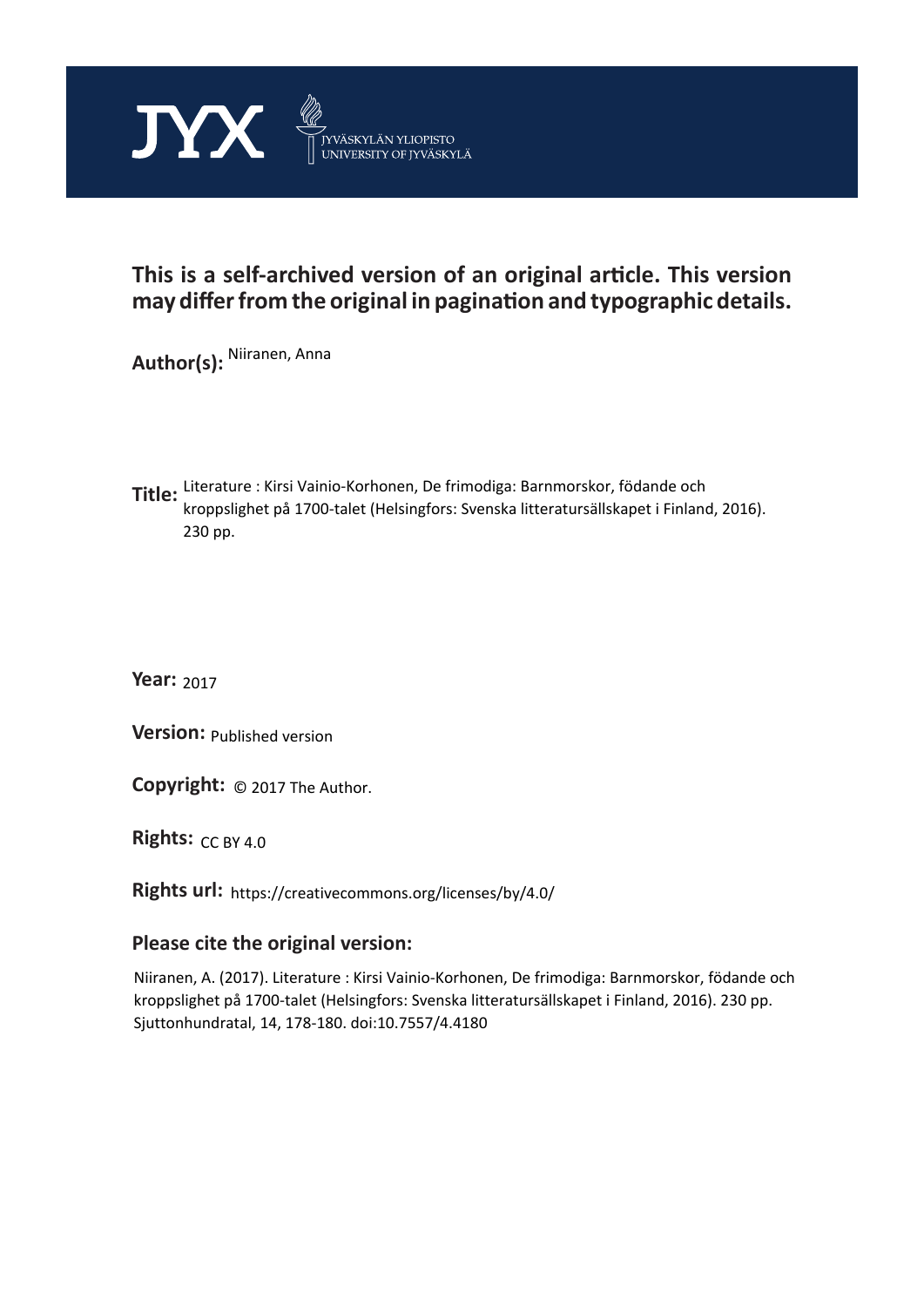## *Sjuttonhundratal* | 2017

ut slike skjønnhetspletter og publisert et mer striglet produkt. Samtidig har den uflidde, lett slentrende stilen sin verdi. Blant annet oppgir Stubberud epost-korrespondanse han har hatt med ulike fagpersoner. En bibliografi over Wilses trykte skrifter har han fått Øivind Berg ved Nasjonalbiblioteket til å utarbeide. I kapitlet om verket *Eftertiiden i Norge* bruker han samme Berg nærmest som eneste kilde. Kapitlet om Wilse som "proto-økolog" kunne ikke ha vært skrevet uten tilgang til et foreløpig upublisert artikkelmanus av Marie-Theres Federhofer. Og så videre. Det ligger en faglig kvalitetssikring i denne måten å arbeide på, en kvalitetssikring man for en bok på et akademisk forlag ville tatt for gitt, men som her utbroderes i detalj for å markere at boka tross alt ikke er et enmannsprodukt. Stubberud byr på mange glimt fra sin arbeidsmetode som denne leseren ikke ville vært foruten. En må også berømme de mange offentlig ansatte forskerne som har bidratt. Deres svar på Stubberuds henvendelser er bevis for at personale ved universiteter, museer og biblioteker tar sitt samfunnsoppdrag alvorlig.

Stubberuds Wilse-presentasjon er stort sett solid. De kontekstualiserende utsynene i biografien er ofte fiffige og uventede, men som regel godt underbygd. Han har orientert seg i faglitteraturen innen en rekke felt. Noen steder halter likevel fremstillingen. Et problem han aldri helt overvinner er hva slags patriot Wilse var, eller hva slags identitetsståsted han hadde (jf. eksemplet fra Fredericia-beskrivelsen, over). Det blir heller aldri forklart hvilket økonomisk kretsløp Wilses publikasjoner inngikk i. En nærmere analyse av dynamikken innen patron-klient-forhold i 1700-tallets vitenskapskultur, og hvordan denne kan ha påvirket måten han ytret seg i ulike verk, ville ha vært klargjørende. Det ville også ha vært nyttig å få utvidet perspektivet noe utover det norsknasjonale. Helstaten var tross alt en enhetlig offentlighet, med dansk som skriftspråk og København som den ubestridte politiske, kulturelle og lærdomsbærende metropolen. Wilses avisartikler, tidsskriftprosjekter og bøker inngikk alle i dette helstatlige kretsløpet. Han skrev med samme innlevelse og varme om sine reiseopplevelser gjennom danske og tyske landskaper som gjennom bygder og byer i Østfold. Stubberud er godt klar over alt dette og holder det på ingen måte skjult. Hans lokalhistoriske, for ikke å si lokalpatriotiske, grunnperspektiv fortjener imidlertid å utfylles med ytterligere analyser fra europeisk, tysk eller aller helst et genuint dansk-norsk, felleskulturelt ståsted. For slike arbeider vil Stubberuds biografi tjene som en kilde til inspirasjon.

*Per Pippin Aspaas*

Kirsi Vainio-Korhonen, *De frimodiga: Barnmorskor, födande och kroppslighet på 1700-talet* (Helsingfors: Svenska litteratursällskapet i Finland 2016). 230 pp.

Helping a child into the world and supporting the woman in labour has always been an important and culturally regulated task at the very heart of any society. However, attitudes towards midwives and their work have varied greatly throughout history, being both appreciative and pejorative, even antagonistic. Finnish historian Kirsi Vainio-Korhonen sets our eyes on this professional group in society in her book *De frimodiga: Barnmorskor, födande och kroppslighet på 1700-talet,* first published in Finnish in 2012 as *Ujostelemattomat. Kätilöiden, synnytysten ja arjen historiaa*.

Kirsi Vainio-Korhonen has a wide interest particularly in women's history and everyday life. Currently holding the professorship of Finnish History at the University of Turku in Finland, Vainio-Korhonen has published many studies on the history of noblewomen in eighteenth- and nineteenth-century Finland and on the work of Finnish goldsmiths, arti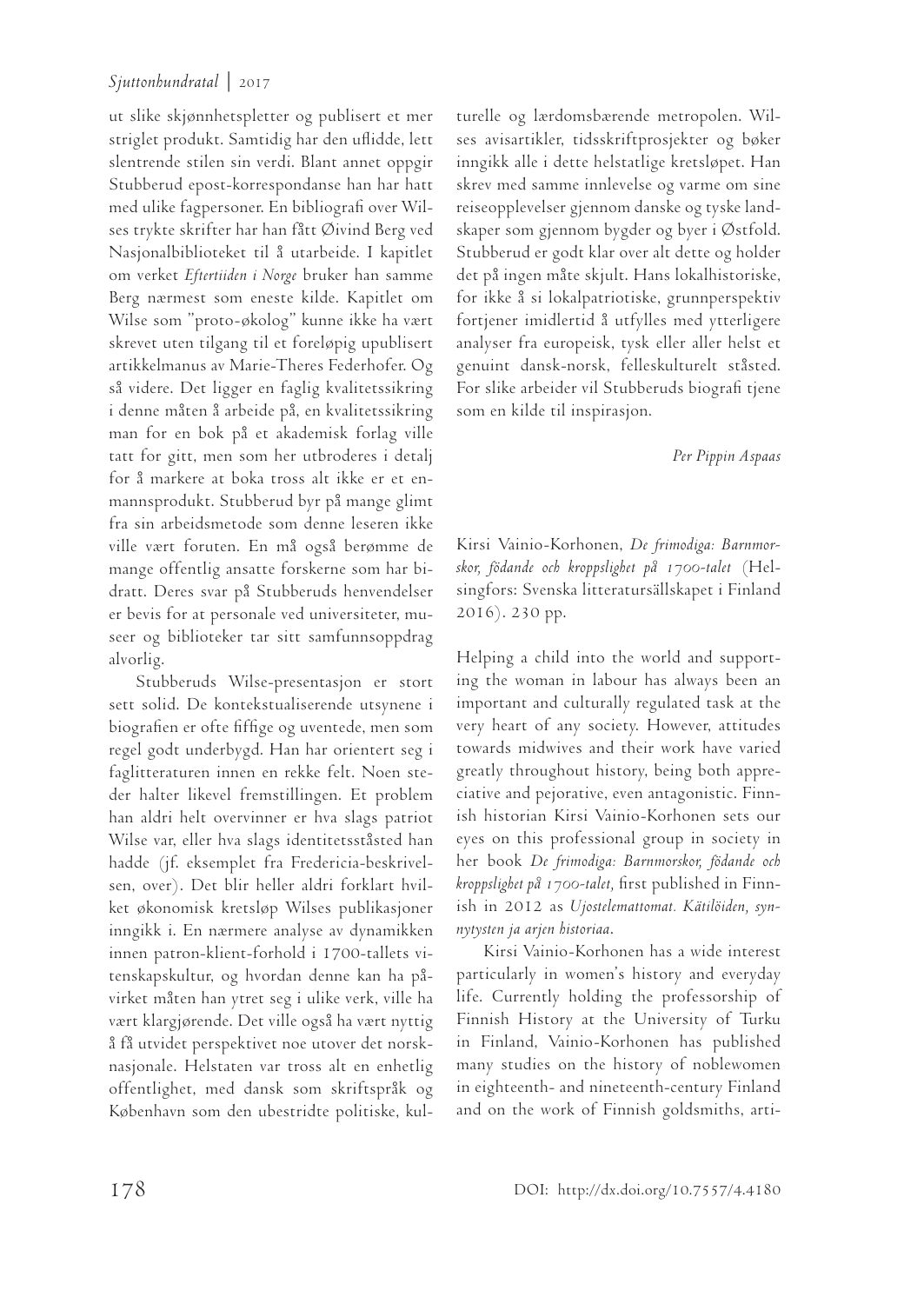sans, female entrepreneurs and domestic servants. Her study on the work of midwives in eighteenth-century Finland, *De frimodiga,* continues this same theme.

In many ways the professional midwives are an interesting and exceptional group among eighteenth-century working people. They had their professional oath and special training lasting for four years. Their work was public and they had various social duties and, by and large, a very visible role in society. As Vainio-Korhonen states in *De frimodiga*, "all this is interesting, because previously the professions and the professionalization of work have been considered to be part of the masculine sphere of life" (s. 30).

In sixteenth- and seventeenth-century Europe the profession of midwife was practically the only regulated, licenced work open to women. Midwives had their own professional oath and some of them gained both respect and considerable wealth – for example, in many European noble households the court midwives, such as Louise Bourgeois, a famous midwife to Marie de' Medici, Queen of France, were paid handsomely and also enjoyed other significant benefits. They were educated women with a professional mission, means and real medical power.

*De frimodiga* is a story of the Finnish midwives trained in eighteenth-century Stockholm, who then returned to work in their home districts. Finland, at that time the easternmost part of the Kingdom of Sweden, was mainly a rural and sparsely populated land with few larger towns. These towns were the central domain of the professional midwives – some of them were even trained at the expense of the communities in which they were expected to work after completing their studies. In total 89 Finnish midwives were trained in Stockholm until 1808 when the Finnish War broke out between Sweden and Russia and Finland eventually became a part of imperial Russia.

In eighteenth-century Europe, the medical profession was divided into physicians, surgeons and apothecaries. The profession of midwifery was totally feminine until the eighteenth century, when the first man-midwives appeared in the field of childbirth. However, in Sweden midwifery as a profession developed somewhat differently than it did in for instance Britain. In Sweden professional midwives were more appreciated by officials and their education was regulated and protected by law. For example, in 1777 a new regulation was passed that banned all those without proper training from practising as midwives. However, this injunction was cancelled only three years later.

In past centuries childbirth undeniably was an essential part of female life, more so than it probably is for women today. As Vainio-Korhonen points out in her book, in most cases married women were frequently either pregnant or in childbed – fulfilling the reproductive role to which every married woman was destined. At the beginning of the eighteenth century, midwives themselves were always married women, often with children of their own. Many times knowledge and profession were even handed down to the next generation, from mother to daughter. However, in 1795 the law was changed and unmarried and childless women were also allowed to train and work as professional midwives. Thus, the idea of education and scientific knowledge began to replace experience and tradition.

The training and work of the professional midwives were connected to the wider social and demographic picture. High infant mortality in particular was seen as a real and immediate problem in a kingdom that was recurrently at war. One way to ensure a supply of manpower was to reduce infant and maternal mortality. Eighteenth-century midwives also had a wider role in society than is generally assumed. Their work was not merely a question of childbirth and lying-in; midwives also